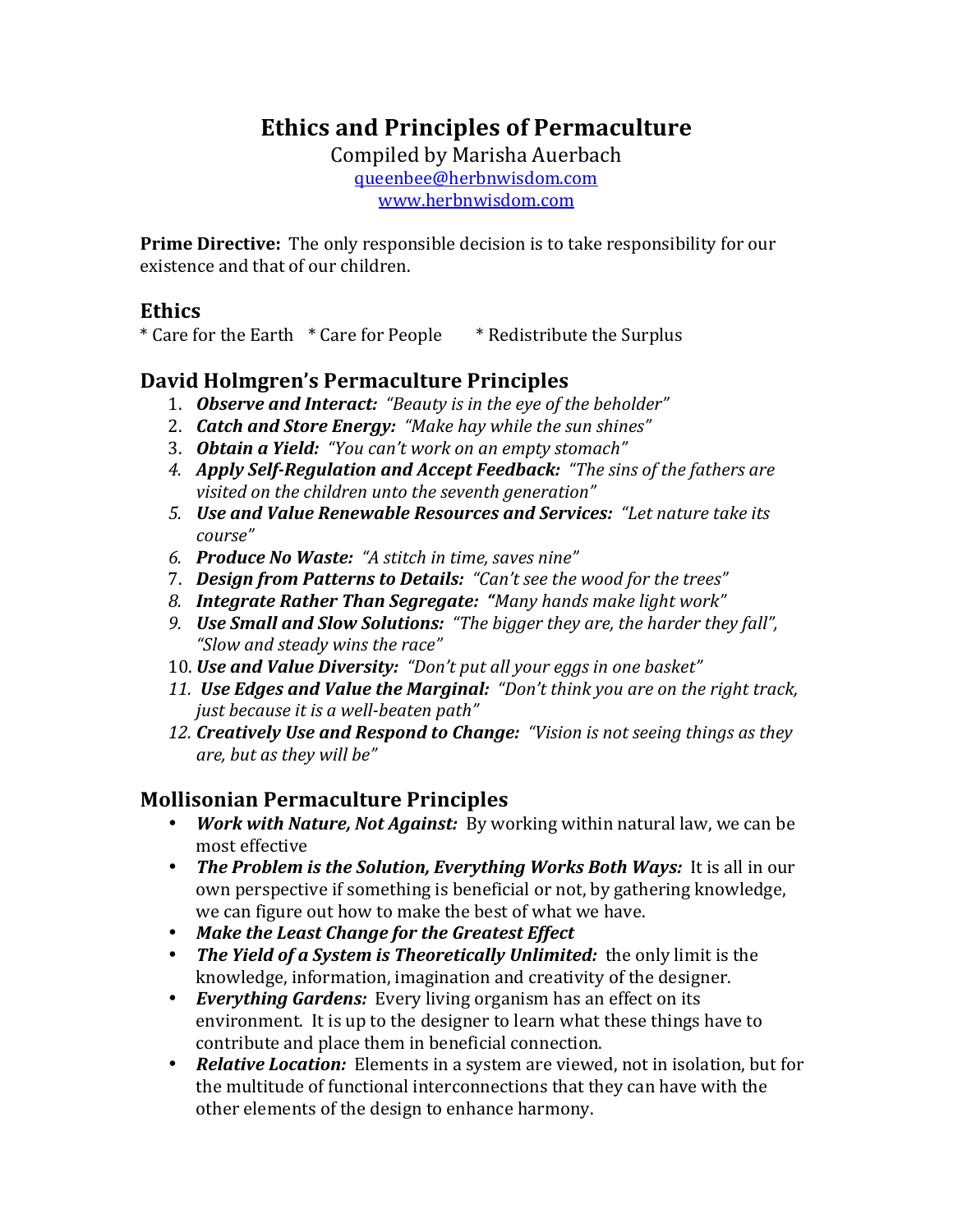# **Mollisonian'Permaculture'Principles'(cont.)**

- *Each Element Performs Many Functions:* By stacking functions, the designer has the forethought against the failure of one or more elements.
- *Each Function is Supported by Many Elements:* Maximizing beneficial connections between elements creates stability.
- *Energy Efficient Planning:* Through thoughtful design, we can make the most from the least. (zone planning, sector planning, slope)
- *Use Biological Resources:* By including a plant or animal in our design, we can increase our opportunities to save energy and increase yield.
- *Energy Cycling:* Each cyclical opportunity in the system increases the opportunity for yield.
- *Small-Scale Intensive Systems:* It's all about scale. Smaller systems are easier to respond to.
- *Accelerating Succession & Evolution:* Natural ecosystems develop and change over time. By observing these systems, we can design for effective restoration and productivity.
- *Diversity:* Functional relationships between elements creates stability and design innovations we never could have thought of alone!

| <b>Basic Position</b>                       | <b>Outcomes</b>                              |
|---------------------------------------------|----------------------------------------------|
| * Work with Nature, Not Against It          | * Results in minimum negative impact         |
|                                             | and long term sustainability                 |
| * Value Edges and Marginal and Small        | * Small and different can be vital           |
|                                             |                                              |
| <i>* See Solutions Inherent in Problems</i> | * Overcomes blockages to design and          |
|                                             | implementation                               |
| <i>* Produce No Waste</i>                   | * Move towards a closed ecosystem            |
| * Value People and their Skills and         | * Draws people in, enables, appreciates,     |
| Work                                        | and supports them                            |
| <i>* Respect for all Life</i>               | * The delights of all natural and cultural   |
|                                             | diversity are valued                         |
| * Use Public Transport and Renewable        | * Move towards people-scaled                 |
| <b>Fuels</b>                                | sustainable urban planning, friendlier       |
|                                             | places and less pollution                    |
| <i>* Calculate Food Miles</i>               | * Support local farmers, bioregional         |
|                                             | produce, lower food costs, truck-free        |
|                                             | roads                                        |
| * Reduce Your Ecological Footprint          | * Accept responsibility, simplify your life, |
|                                             | become more self-reliant                     |
|                                             | * Remember the future & save resources       |

# **Rosemary'Morrow's'Permaculture'Principles**

*Rosemary'Morrow's'Attitudinal'Principles*